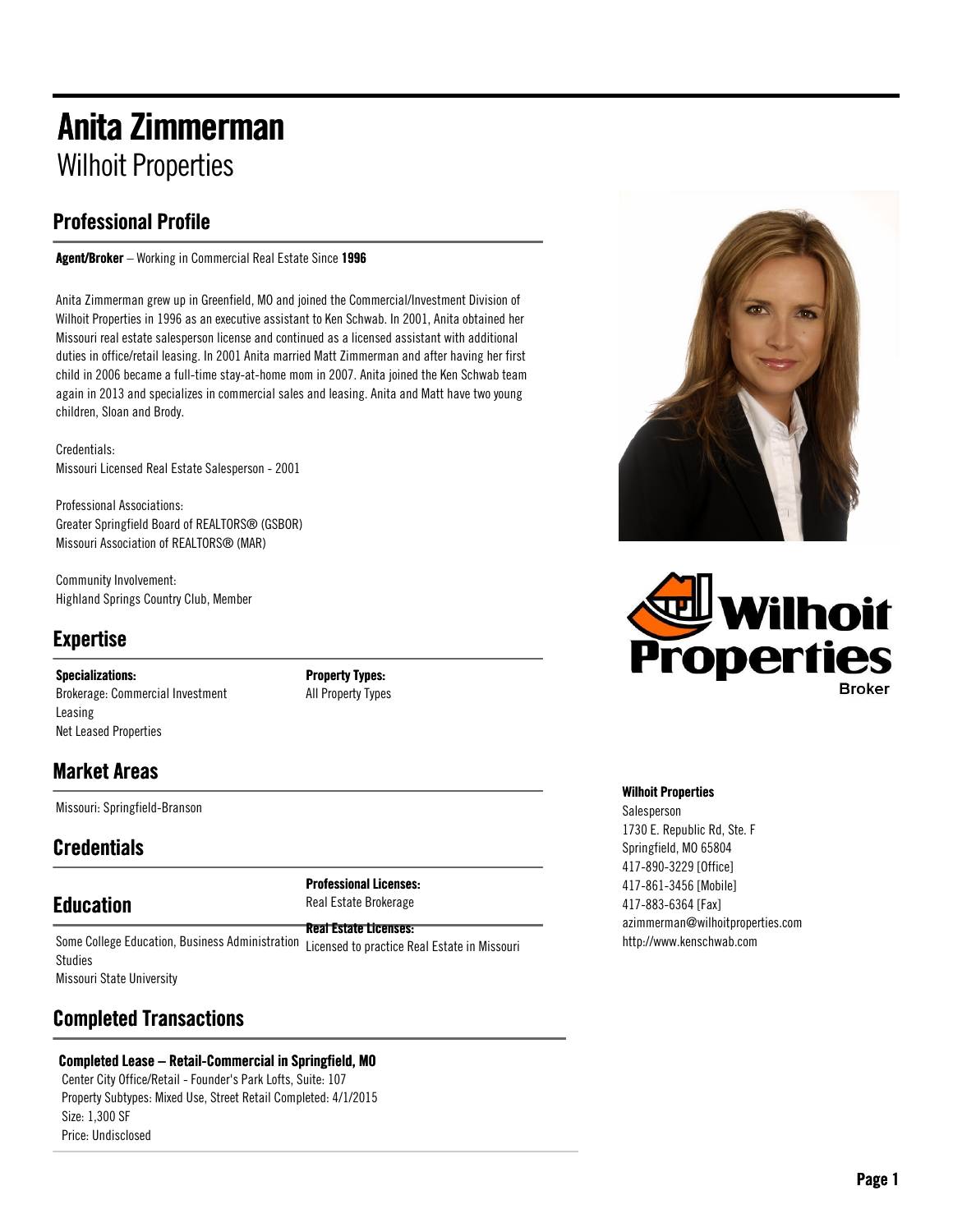#### Completed Lease – Office in Springfield, MO

2139 E. Primrose, Stes. A, B, & C, Suite: A, B, C Property Subtypes: Business Park, Office Building Completed: 3/30/2015 Size: 3,667 SF Price: Undisclosed

#### Completed Lease – Retail-Commercial in Springfield, MO

The Galleria Shopping Center, Suite: 1570-E Property Subtypes: Restaurant Completed: 3/18/2015 Size: 3,027 - 6,302 SF Price: Undisclosed

#### Completed Lease – Industrial in Nixa, MO

Nixa Warehouse with Offices, Suite: Bldg Property Subtypes: Light Industrial, Warehouse/Distribution Completed: 3/1/2015 Size: 12,000 SF Price: Undisclosed

#### Completed Lease – Retail-Commercial in Springfield, MO

One Park Centre: Hair Salon, Suite: 148 Property Subtypes: Mixed Use Completed: 2/27/2015 Size: 1,350 - 5,400 SF Price: Undisclosed

#### Completed Lease – Office in Springfield, MO

Empire Bank Building, Suite: 205 Property Subtypes: Office Building Completed: 1/23/2015 Size: 500 SF Price: Undisclosed

#### Completed Lease – Shopping Center in Nixa, MO

Offices with Retail Exposure: Nixa, Suite: 1 Property Subtypes: Mixed Use Completed: 1/14/2015 Size: 2,700 SF Price: Undisclosed

#### Completed Lease – Retail-Commercial in Springfield, MO

Republic & National Retail, Suite: 1257 Property Subtypes: Mixed Use Completed: 1/3/2015 Size: 1,600 SF Price: Undisclosed

#### Completed Lease – Retail-Commercial in Springfield, MO

Retail Showroom + Warehouse, Suite: Entire Building Property Subtypes: Free-Standing Building Completed: 12/1/2014 Size: 8,000 SF Price: Undisclosed

#### Completed Lease – Shopping Center in Springfield, MO

The Galleria Retail For Lease, Suite: 1550-G1 Property Subtypes: Mixed Use Completed: 6/30/2014 Size: 1,500 SF Price: Undisclosed